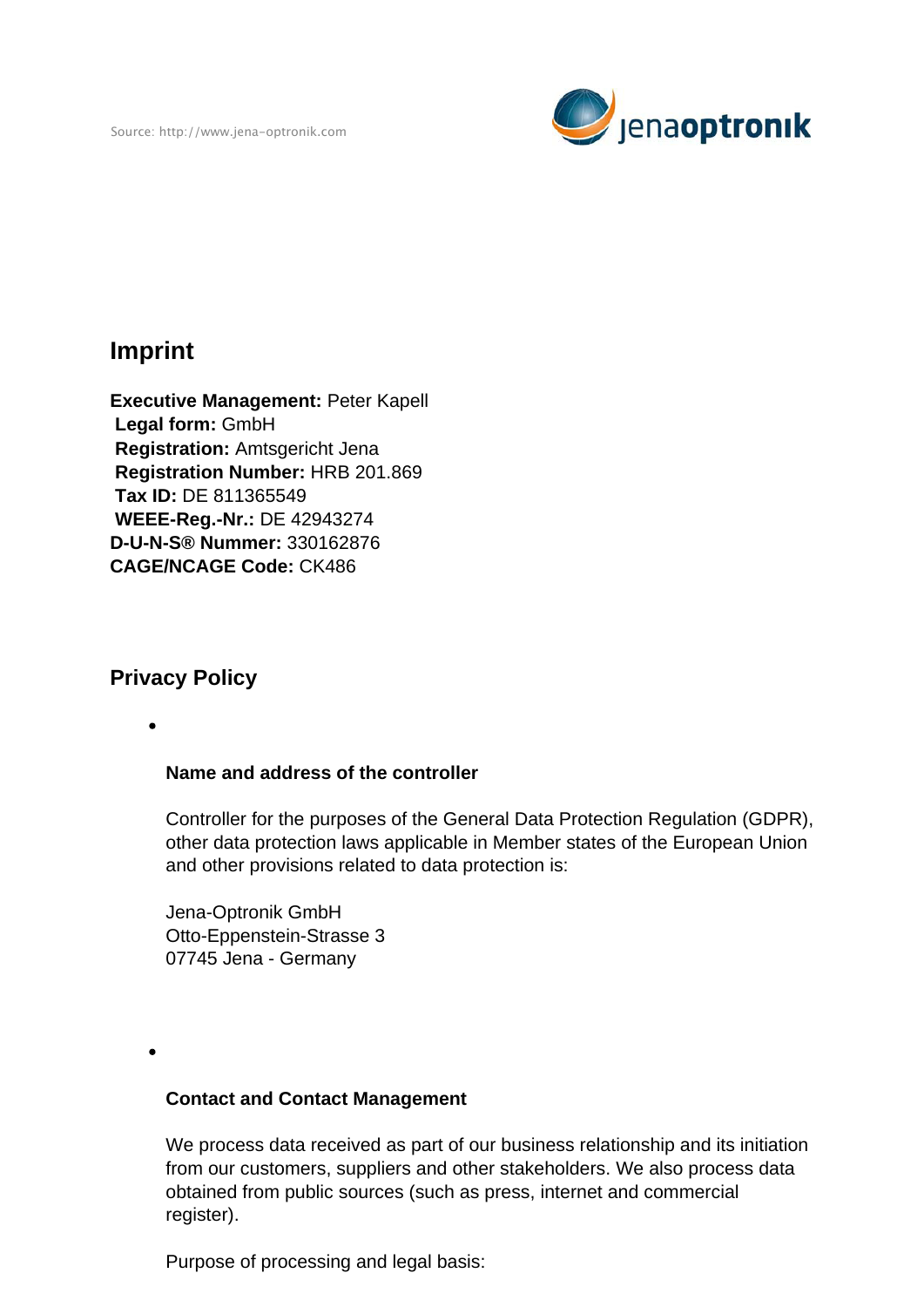

- Based on your consent in accordance with article 6, clause 1 littera a, General Data Protection Regulation (GDPR): Application management (detailed information below), sending of product and/or company information.
- On the basis of a contract concluded with you or contract initiation in accordance with article 6, clause 1, littera b General Data Protection Regulation (GDPR): Fulfillment of contractual services, incl. deliveries and in connection with the transmission of address data to logistics companies, payment processing, invoicing, correspondence with you, preparation of offers.
- For the fulfillment of legal obligations in accordance with article 6, clause 1, littera c General Data Protection Regulation (GDPR), such as Labor and Social Law.
- Based on our legitimate interests within the meaning of article 6, clause 1, littera f General Data Protection Regulation (GDPR): Assurance of domiciliary rights and measures for building and plant security, support and examination by the group, tax consultant or auditor - here data are disclosed or transmitted, assertion of legal claims, measures for the further development of products and business relationships, invitation to events for information exchange and care of business relations.

When contacting us (internet, telephone, e-mail, letter, fax, direct contact at a exhibition) your data is processed to handle the contact request and their processing in accordance with article 6, clause 1 General Data Protection Regulation (GDPR). Your data is stored as necessary to fulfill the task or contract. We delete your data, when they are no longer required.

We apply technical and organizational security measures to protect your data against accidental or willful manipulation, loss, destruction or access by unauthorized persons. Our security measures are continuously improved in accordance with technological progress.

Your personal data is processed in the following cases:

- Contact via internet: Purpose, type and scope are explained in detail below.
- Telephone contact: In the case of a call, your number is stored on the respetive telephone for a certain period of time (the last 25 calls) unless you have suppressed it. Further storage of your data initially does not take place.
- Contact via e-mail: Your e-mail is stored on our mail server should you contact us by e-mail. To process your inquiry and to maintain the business relation, your master data is stored in Microsoft Outlook in accordance with the e-mail signature.
- Contact via letter: Your letters are scanned by us if they are documents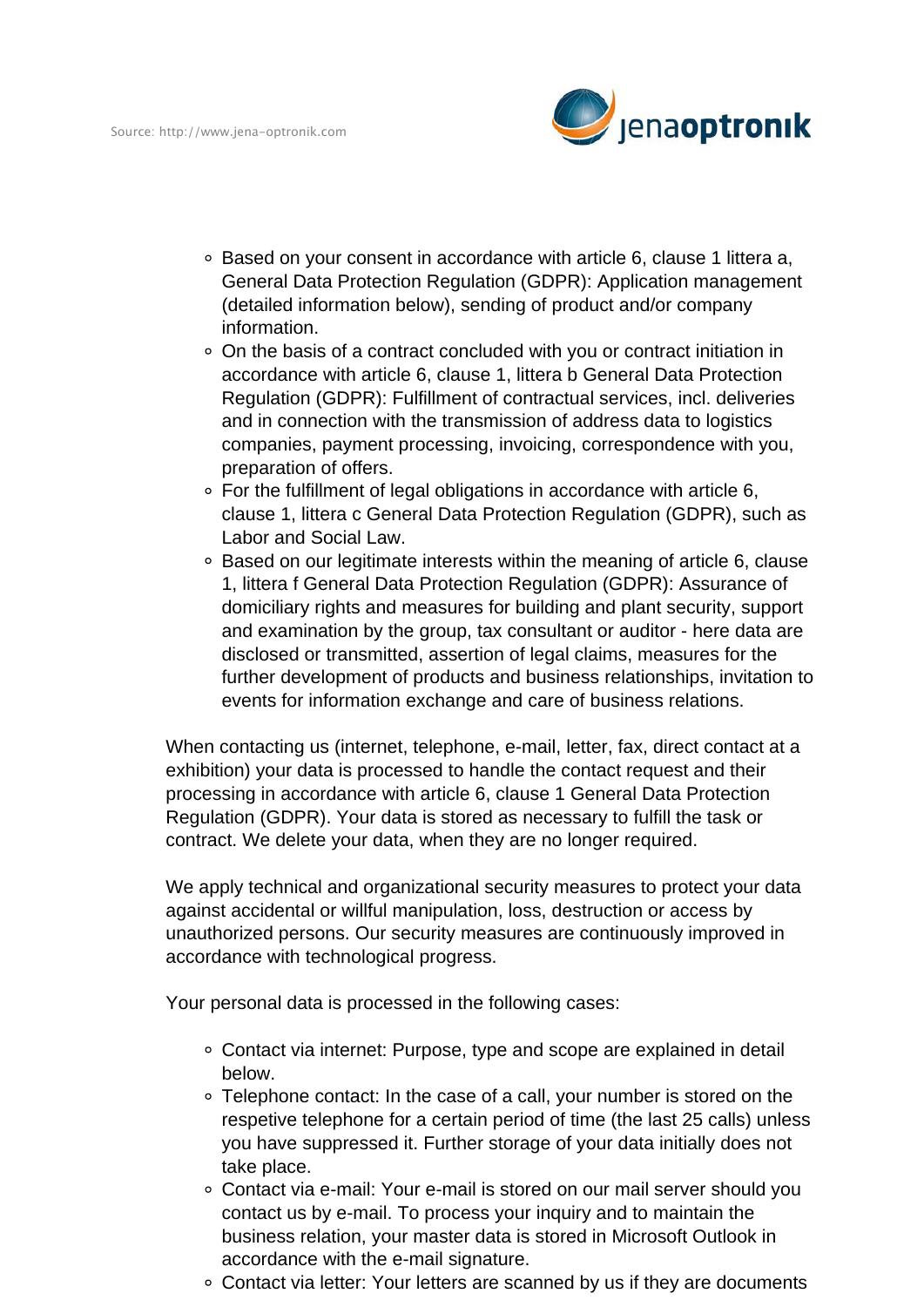.



necessary to fulfill a contract (such as invoices, requests for payment, quotations, technical documents) and, moreover, these are stored in paper form. In addition, if necessary, a scan of your letter takes place based on the legal basis listed above, subject to the purpose. The legal storage periods apply.

- Contact via fax: The fax number is stored systematically in our fax machine. When necessary your fax is processed the same as a letter.
- Direct contact at an exhibition: When we come into contact with you through a conference or exhibition, we store your personal information in Microsoft Outlook in accordance with your business card for processing your specific request, for initiating a contract or for maintaining business relationships.

Only the personal data necessary for the fulfillment of the purpose are processed. There is no profiling and no automated decision-making.

Beginning with the first storage, we only process your data as long as it is necessary for the fulfillment of the purpose on the basis of the valid legal regulations as well as to maintain our relations with you. Furthermore, the legal obligations for storage apply.

We take your rights as the affected Person serious:

- Article 7, clause 3, General Data Protection Regulation (GDPR): A revocation of your consent can be made at any time with effect for the future.
- Article 15 General Data Protection Regulation (GDPR): You have the right to request information about your personal data processed by us.
- Article 16 General Data Protection Regulation (GDPR): We immediately correct incorrect or incomplete personal data at your request.
- Article 17 General Data Protection Regulation (GDPR): Should you wish a deletion of your data, we will comply with it immediately, unless this is contrary to the contractually agreed, legal or statutory retention periods.
- Article 18 General Data Protection Regulation (GDPR): You may request the processing restriction of your personal data.
- Article 20 General Data Protection Regulation (GDPR): You have the right to receive your personal data - data portability.
- In addition, according to article 77 General Data Protection Regulation (GDPR) you have the right to complain to a supervisory authority.

Further detailed information on the subject of affected rights can be found [here](https://gdpr-info.eu/chapter-3/)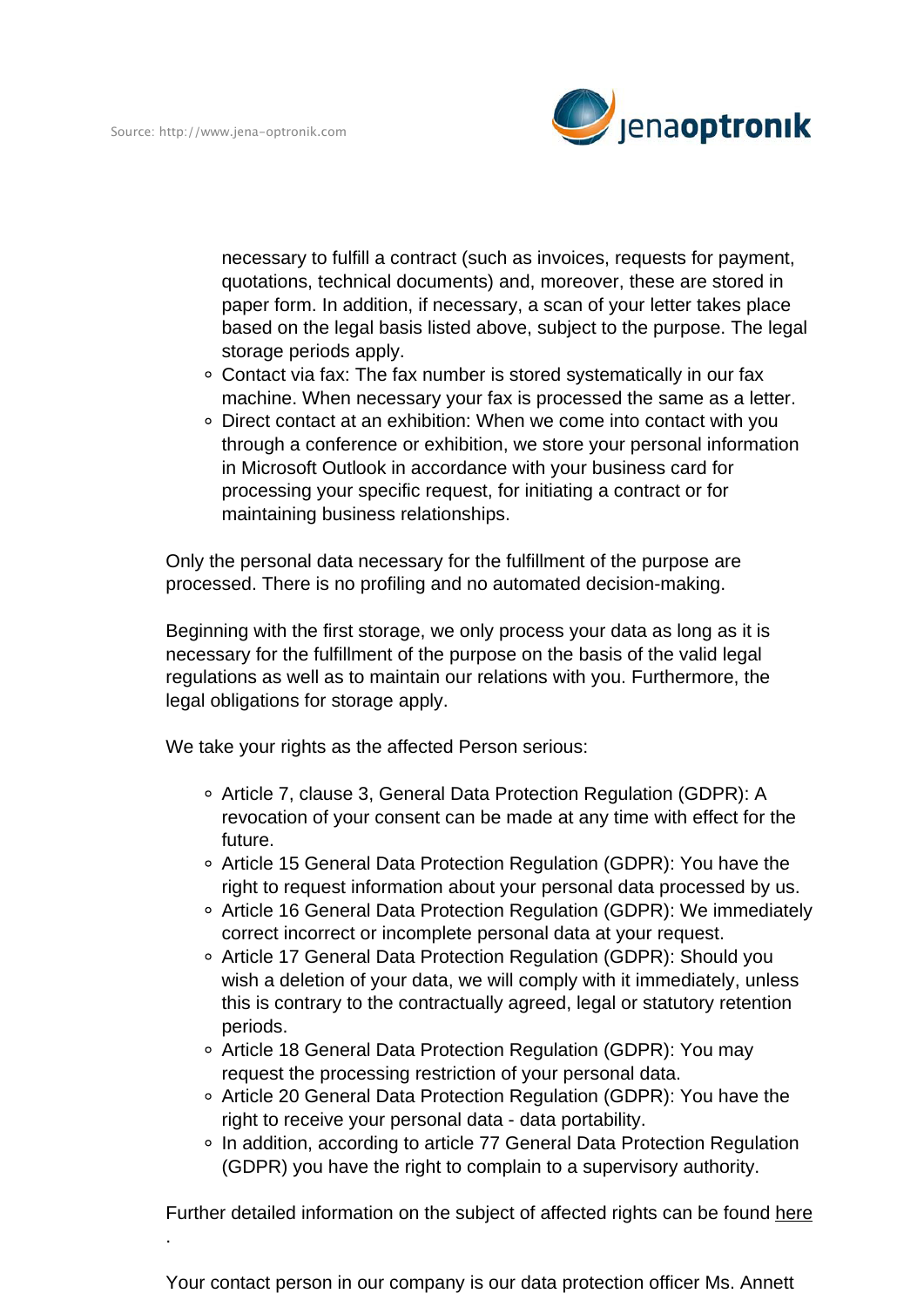

Feige (Email: datenschutz@jena-optronik.de).

## **General information and scope**

The processing of personal data, such as the name, address, e-mail address, or telephone number of a data subject shall always be in line with the General Data Protection Regulation (GDPR), and in accordance with the countryspecific data protection regulations applicable to the Jena-Optronik GmbH. By means of this data protection declaration, our company would like to inform of the nature, scope, and purpose of the personal data we collect, use and process. Furthermore, data subjects are informed, by means of this data protection declaration, of the rights to which they are entitled.

As the controller, Jena-Optronik has implemented numerous technical and organizational measures to ensure the most complete protection of personal data processed through this website. Reference is made to the fact that the data transmission in the Internet (e.g. in communication via e-mail) can have security gaps. Flawless protection of the data from the access of third persons is not possible.

The following privacy policy applies to the usage of the website of Jena-Optronik (hereinafter referred to as Provider) and informs the user about the collection, processing and use of personal data. Personal information are individual pieces of information on personal or objective relationships of a certain or a determinable natural person.

The use of the website is usually possible without indicating personal data. If personal information are collected on the page (for example the name, address or e-mail addresses), this occurs on a voluntary basis if possible. These data are not passed on to third parties without the explicit permission of the user.

## **Handling personal data**

Personal information is only collected, used or processes by the Provider is this is allowed by law or if the users approve of the data collection.

The data are only forwarded to third parties if this is necessary and to handle specific queries and contractual relationships.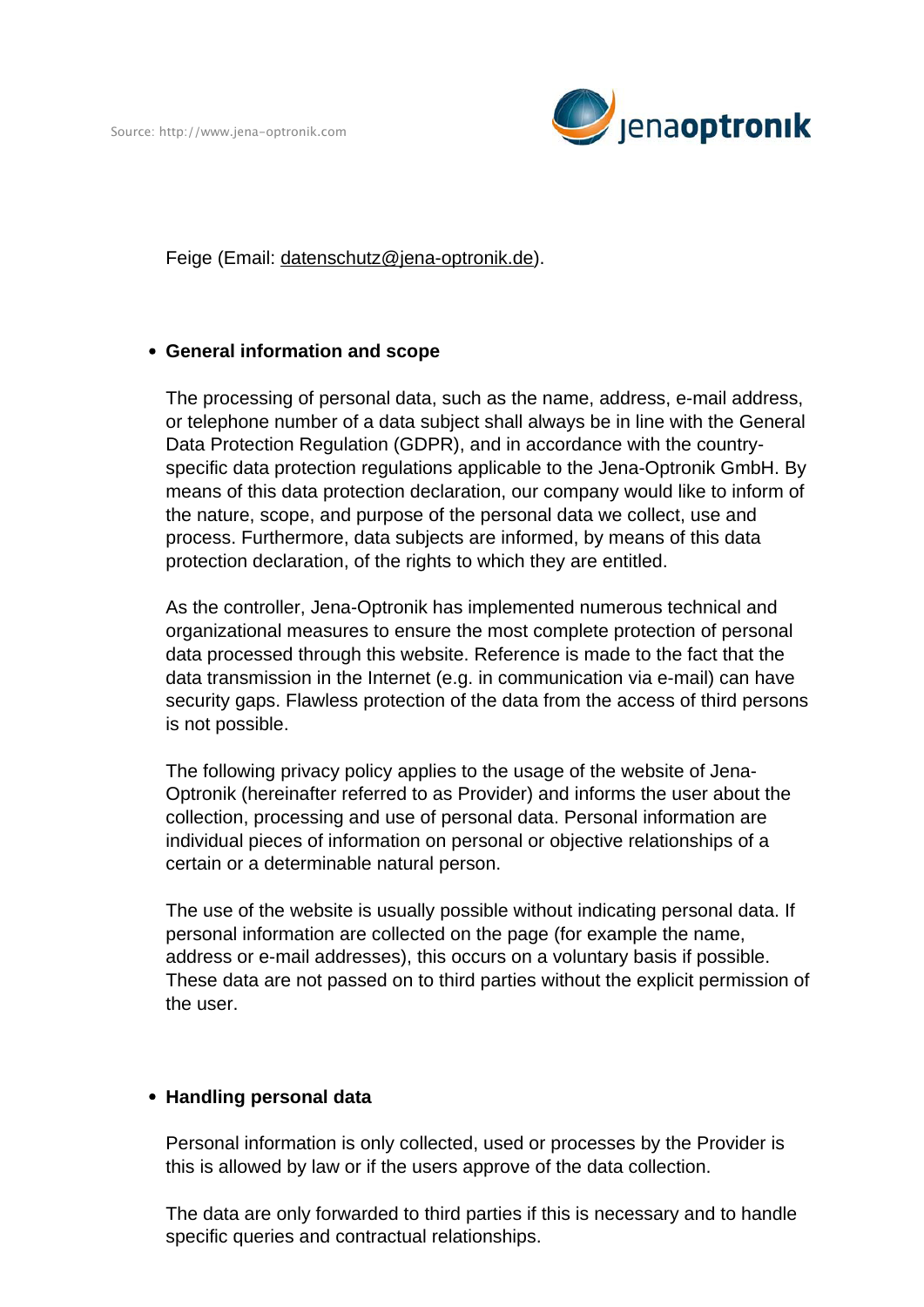Source: http://www.jena-optronik.com



#### **Webhosting and webspace**

The hosting of this website takes place via **ALL-INKL.COM - Neue Medien** Münnich as webspace provider (server location Germany). An order processing contract in accordance with General Data Protection Regulation exists.

OM1 MEDIA - Ideen für digitale Produkte did the design as well as the programming of the templates for this website. The content management system Contao ist used for creating and maintaing the website.

#### **Access data**

For technical reasons, the Provider of this platform (or a web space Provider) collects data on every access via the offer.

These access data include:

- the name of the accessed website,
- the date and time of the access
- the transferred data quantity,
- $\circ$  the browser type and the version of the browser,
- $\circ$  the operating system used by the user,
- $\circ$  the website from which the user visits this website (referrer URL),
- $\circ$  the IP address of the user.
- the querying Provider

These data are anonymous and are stored separately from any personal data which you may have entered. It is not possible to trace back to a certain person. The rating is assessed for static purposes. In the event of justified suspicion of illegal use, the Provider reserves the right to review this data later.

#### **Matomo**

This website uses Matomo. Matomo is open source software for the static assessment of user access. Matomo uses what is known as "cookies" to evaluate user access.

Only after your consent, cookies and tracking are set. Matomo anonymizes all user data in compliance with GDPR.

These cookies create information on the use of this website. The information is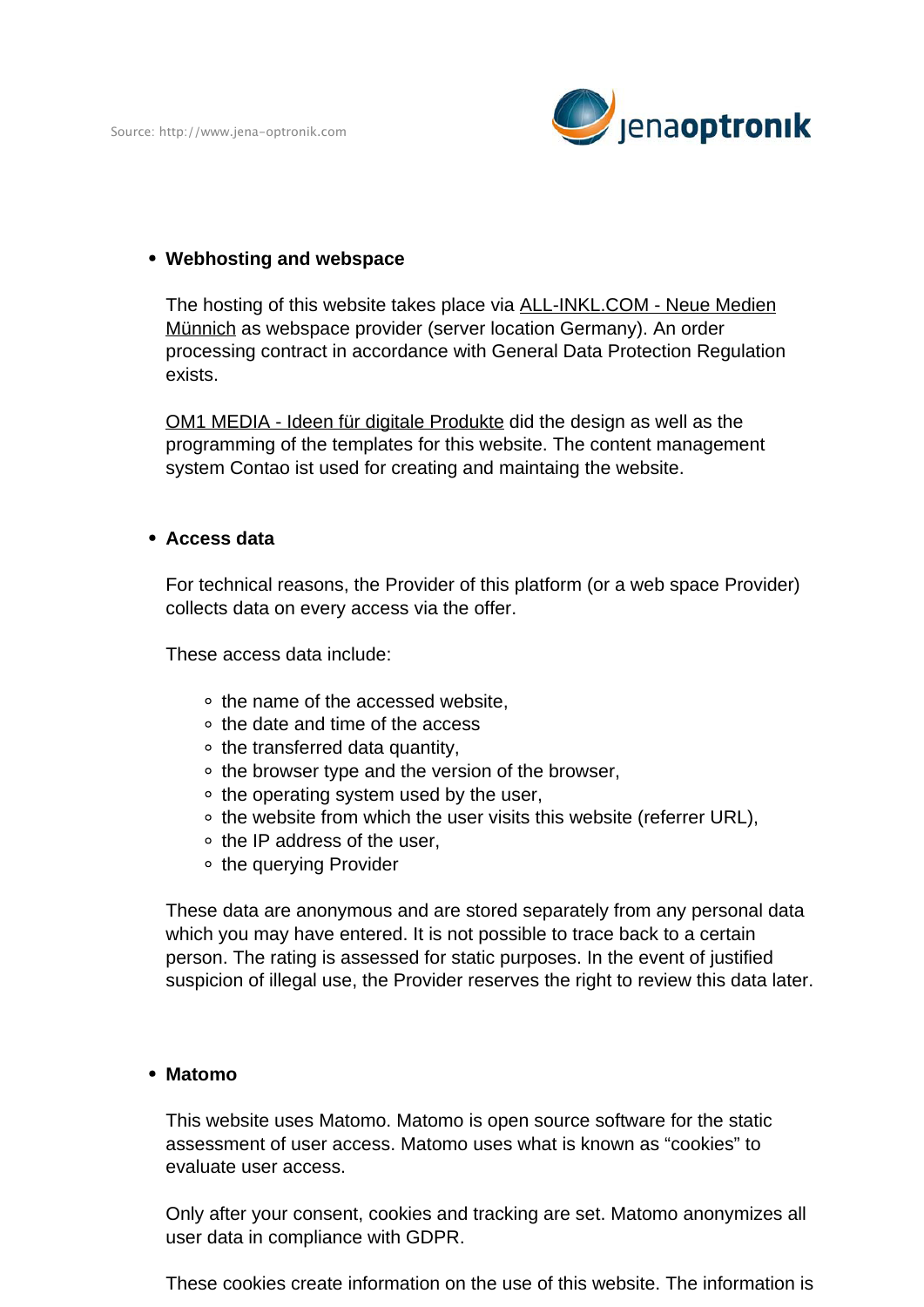

saved on servers in Germany. The IP address is anonymised immediately after processing and before it is saved. The installation of the cookies can be prevented with a corresponding setting of the browser. We wish to point out that in this case not all functions of this website can be used completely.

You can always change your consent here:

#### **Cookies**

This website uses cookies. Cookies are small (text) files which are saved on the user computer and stored.

Only after your consent, cookies and tracking are set. Matomo anonymizes all user data in compliance with GDPR.

Most cookies are what is known as "session cookies" which can be deleted after the end of the visit. In individual cases, cookies do provide information in order to automatically recognise the user again. Cookies are used to improve the user-friendliness of the website and to record static data for the use of the website.

If users does not agree with the use of cookies, it is possible to restrict their use in the browser settings or to completely deactivate them. The use of this website can be limited in the event of the limitation or deactivation of the use of cookies.

You can always edit your consent here:

#### **Contact**

Users of this website are able to contact the Provider (For example via e-mail). In the event contact is established, the Provider saves the user's information for the purpose of processing the query and in the event of follow-up questions. No data are transferred to third parties.

**Integration of the services and content of third parties** This Internet access integrates the content of third-party providers. For example, they can